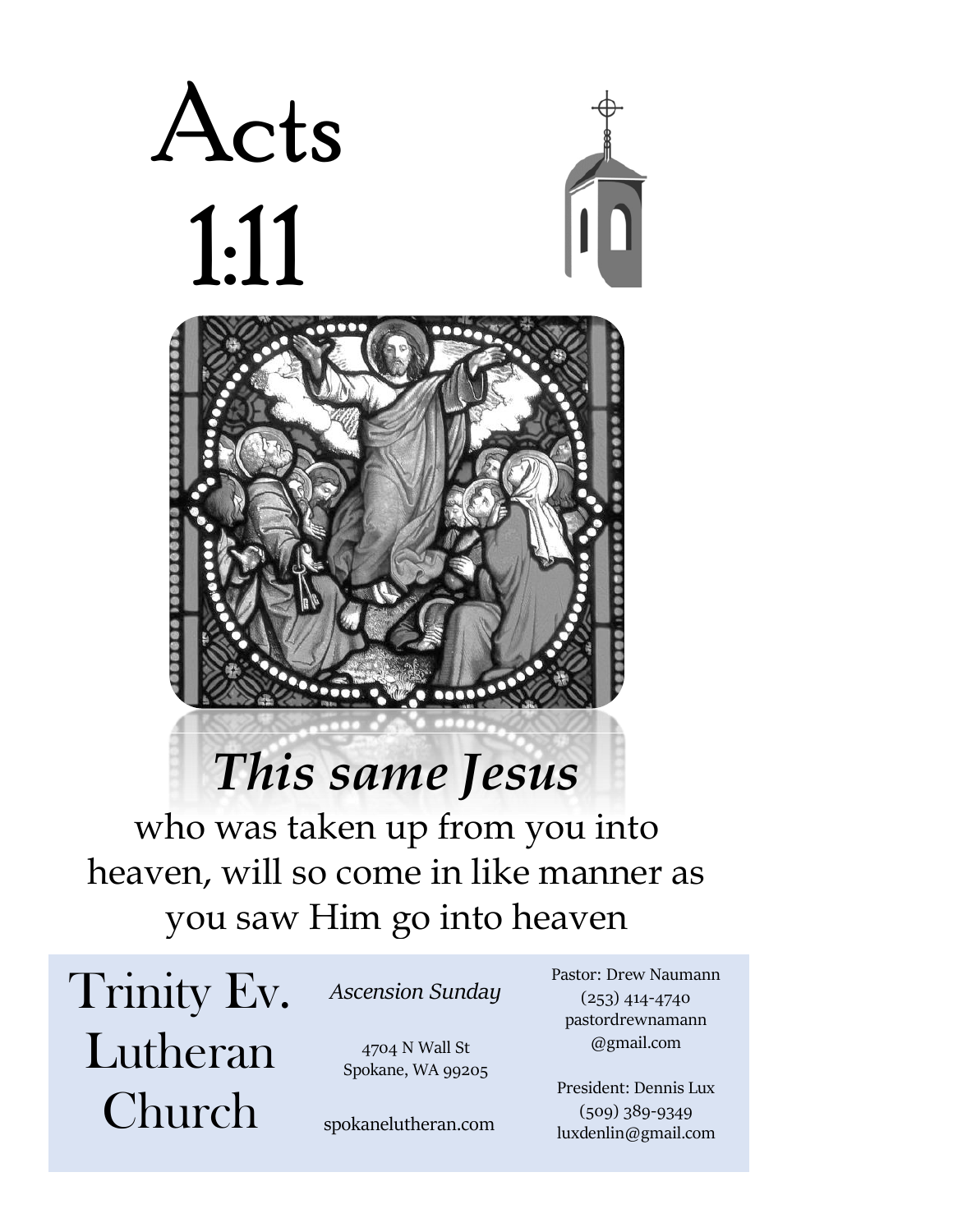**Pre-Service Meditation** *Psalm 47* 

**Pre- Service Prayer** *TLH 215 Draw Us to Thee*

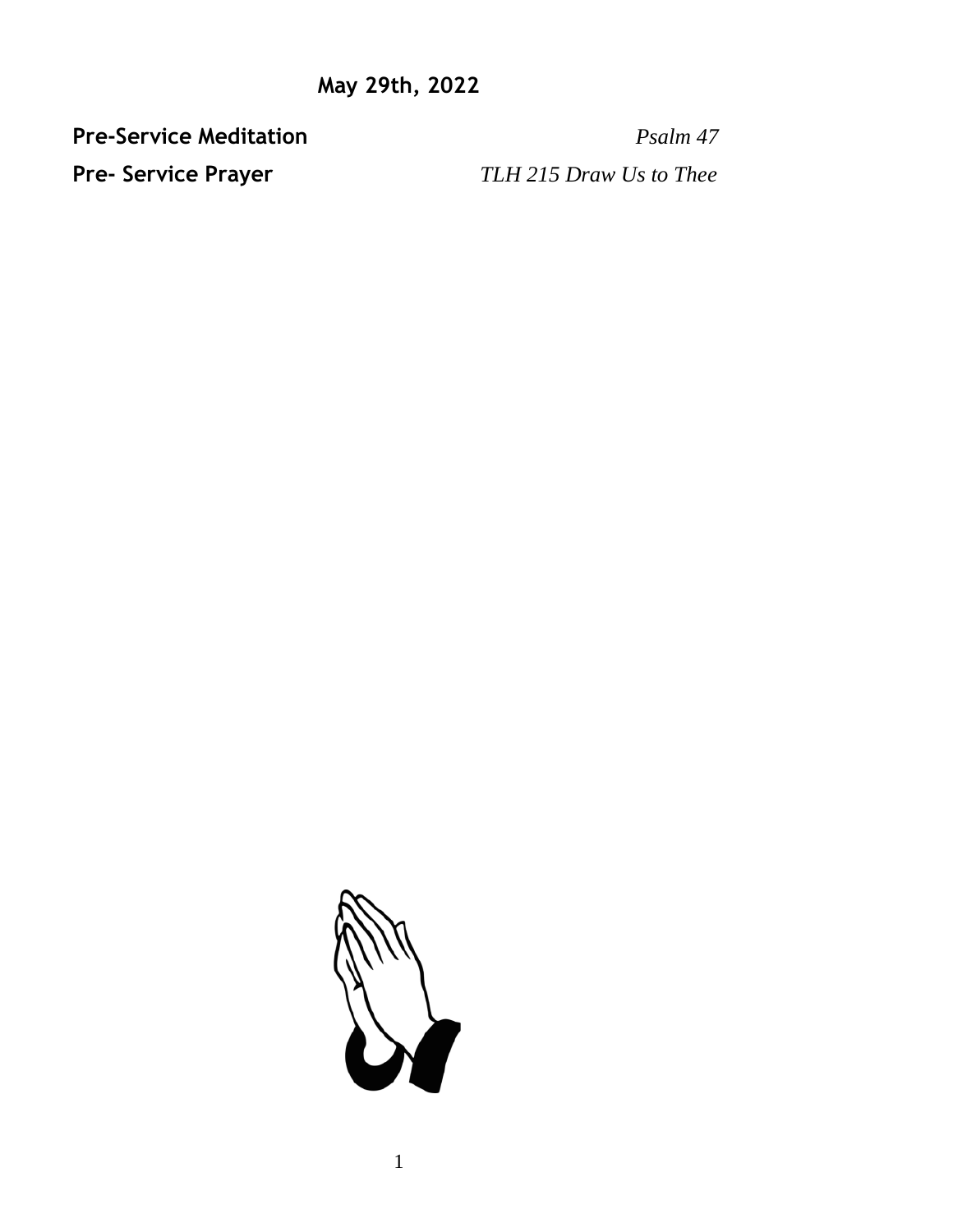## **Service of the Word**

## **Opening Prayer**

**Opening Hymn** *TLH 213 Hail the Day that Sees Him Rise*

## **Invocation**

## **Confession and Absolution** *TLH pg 41*

- P God is light and in Him is no darkness at all.
- C **If we walk in the light as He is in the light, we have fellowship with one another, and the blood of Jesus Christ, His Son, cleanses us from all sin.**
- P If we say we have no sin we deceive ourselves, and the truth is not in us.
- C **If we confess our sins, He is faithful and just to forgive us our sins and to cleanse us from all unrighteousness.**
- P Let us pray:
- C **Almighty God, merciful Father, we are sinful by nature, and have sinned against You in our thoughts, words, and actions. But we are sorry for our transgressions and pray You, of Your bountiful mercy, to be gracious and merciful unto us. Forgive us for Jesus' sake, renew us by Your Spirit, and lead us in the way everlasting.**
- P Jesus Christ is the atoning sacrifice for our sins, and not for ours only, but also for the sins of the whole world. We are forgiven. With boldness and confidence, we may approach the throne to find grace to help in time of need.
- P In the peace of forgiveness, let us praise the Lord!

## **Hymn of Praise** *TLH 244 v. 1*

♪ *Glory be to God the Father, Glory be to God the Son Glory be to God the Spirit, Great Jehovah, Three in One Glory, Glory, while eternal ages run!* ♪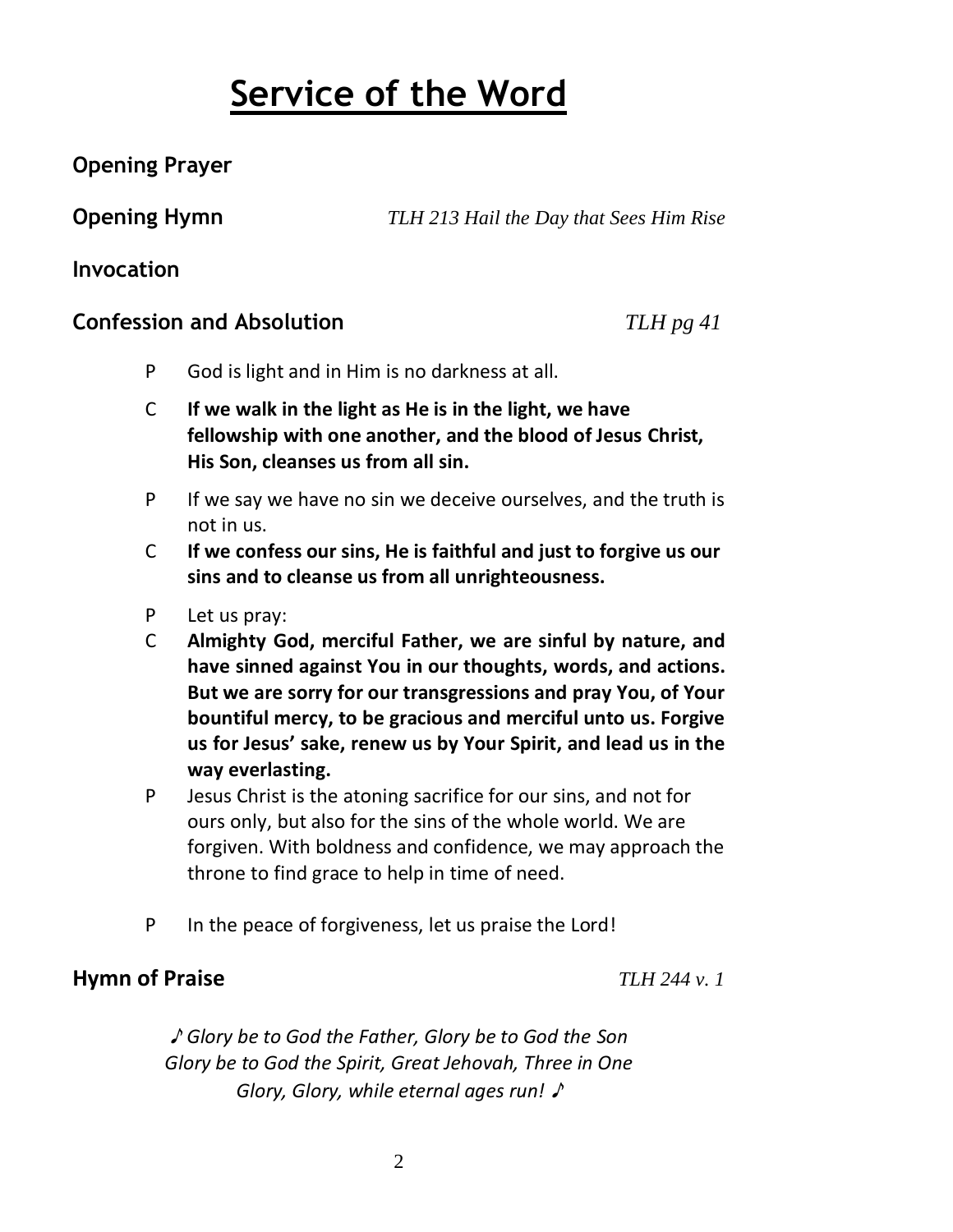### **Salutation and Collect of the Day**

- P The Lord be with you.
- C **(spoken) And also with you.**
- P Let us pray. . .
- C **Amen.**

## **Part I: Jesus is Ascended**

Ascension Harmony from Luke and Acts

*And [Jesus] led them out as far as Bethany, and being assembled together with them, He commanded them not to depart from Jerusalem, but to wait for the Promise of the Father, "which," He said, "you have heard from Me; for John truly baptized with water, but you shall be baptized with the Holy Spirit not many days from now." Therefore, when they had come together, they asked Him, saying, "Lord, will you at this time restore the kingdom of Israel?" And He said to them, "Itis not for you to know times or seasons which the Father has put in His own authority. But you shall receive power when the Holy Spirit has come upon you; and you shall be witnesses to Me in Jerusalem, and in all Judea and Samaria, and to the end of the earth." Now when He had spoken these things, while they watched, He lifted up His hands and blessed them. Now it came to pass, while He blessed them, that He was parted from them and carried up into heaven and a cloud received Him out of their sight. And while they looked steadfastly toward heaven as He went up, behold, two men stood by them in white apparel, who also said, "Men of Galilee, why do you stand gazing up into heaven? This same Jesus, who was taken up from you into heaven, will so come in like manner as you saw Him go into heaven." And they worshipped Him, and returned to Jerusalem with great joy, and were continually in the temple praising and blessing God. Amen.*

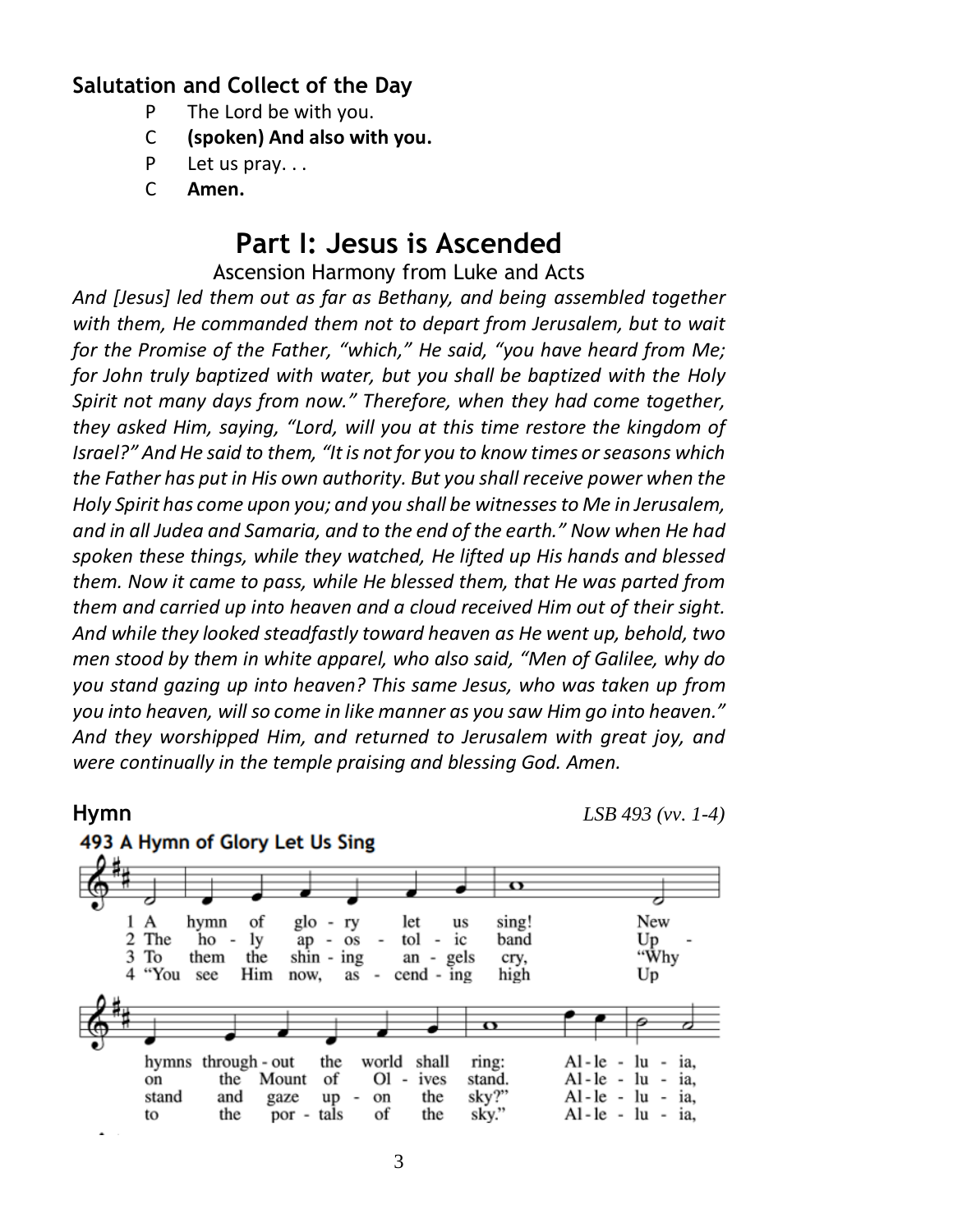

## **Part II: He is Ruling for you**

**Responsive Psalm** *Psalm 47 (selected verses)*

- P Oh, clap your hands, all you peoples!
- C **Shout to God with the voice of triumph!**
- P For the Lord Most High is awesome;
- C **He is a great King over all the earth.**
- P God has gone up with a shout,
- C **The Lord with the sound of a trumpet.**
- P Sing praises to God, sing praises!
- C **Sing praises to our King, sing praises!**
- P For God is the King of all the earth; Sing praises with understanding.
- C **God reigns over the nations; God sits on His holy throne.**

**Hymn** *TLH 223 We Thank Thee, Jesus, Dearest Friend (vv. 1-2, 4)*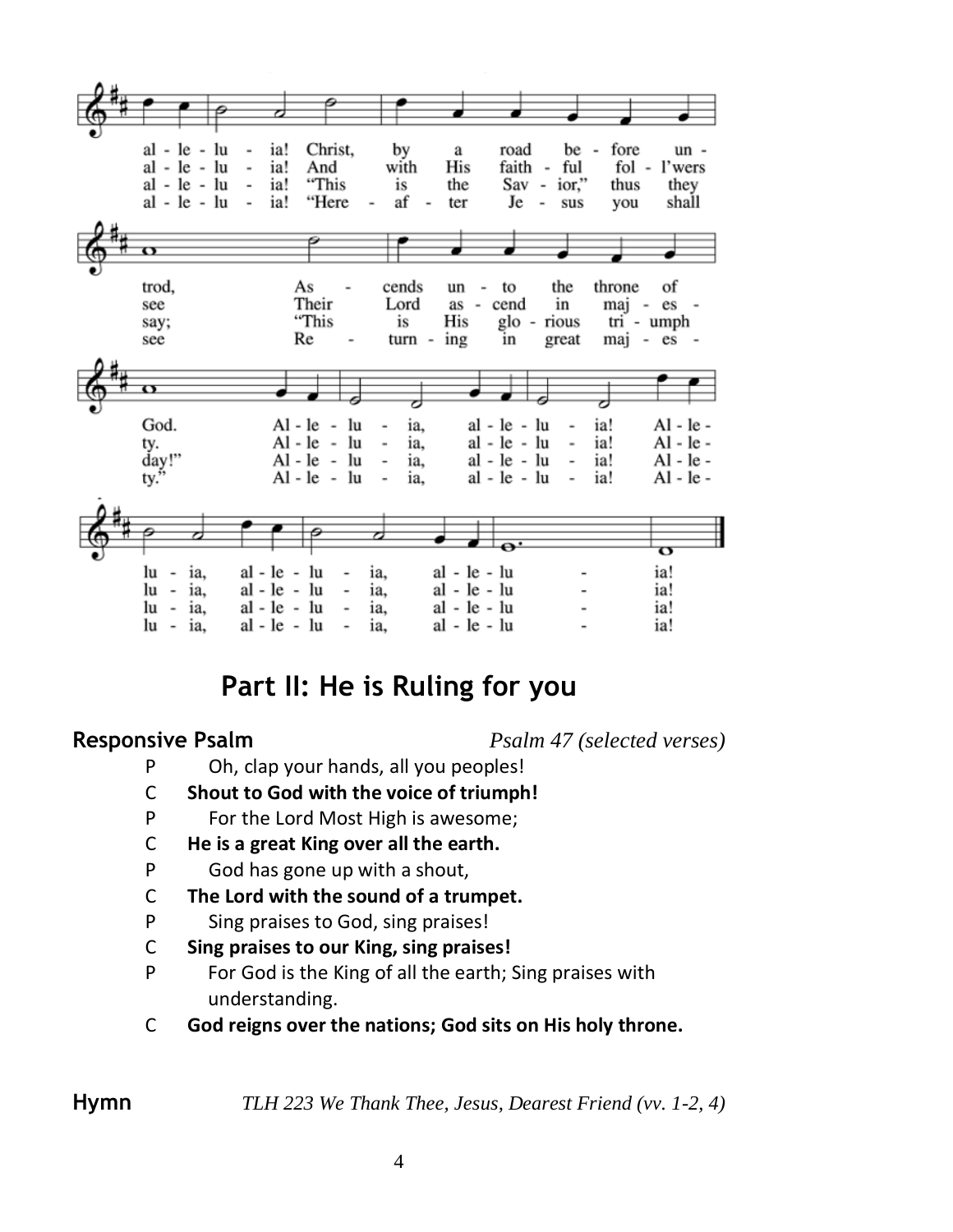## **Part III: He is Praying for you**

**Scripture Reading** *John 17:20-23; 1 John 2:1-2* "I do not pray for these alone, but also for those who will believe in Me through their word; 21 that they all may be one, as You, Father, are in Me, and I in You; that they also may be one in Us, that the world may believe that You sent Me. 22 And the glory which You gave Me I have given them, that they may be one just as We are one: 23 I in them, and You in Me; that they may be made perfect in one, and that the world may know that You have sent Me, and have loved them as You have loved Me.

My little children, these things I write to you, so that you may not sin. And if anyone sins, we have an Advocate with the Father, Jesus Christ the righteous. 2 And He Himself is the propitiation for our sins, and not for ours only but also for the whole world.

**Hymn** *WS 737 Up Through Endless Ranks of Angels (vv. 1-2)*

## **Part IV: He is Preparing a Place for you**

## **Scripture Reading** *John 14:1-6*

"Let not your heart be troubled; you believe in God, believe also in Me. 2 In My Father's house are many mansions; if it were not so, I would have told you. I go to prepare a place for you. 3 And if I go and prepare a place for you, I will come again and receive you to Myself; that where I am, there you may be also. 4 And where I go you know, and the way you know."

5 Thomas said to Him, "Lord, we do not know where You are going, and how can we know the way?" 6 Jesus said to him, "I am the way, the truth, and the life. No one comes to the Father except through Me."

**Confession of Faith:** 2<sup>nd</sup> Article of the Apostles' Creed + Explanation

C **I believe in Jesus Christ, His only Son, our Lord, who was conceived by the Holy Spirit, born of the Virgin Mary, suffered under Pontius Pilate, was crucified, died and was buried. He descended into hell. The third day He rose again from the dead. He ascended into heaven and sits at the right hand of God, the Father Almighty. From thence He will come to judge the living and the dead.**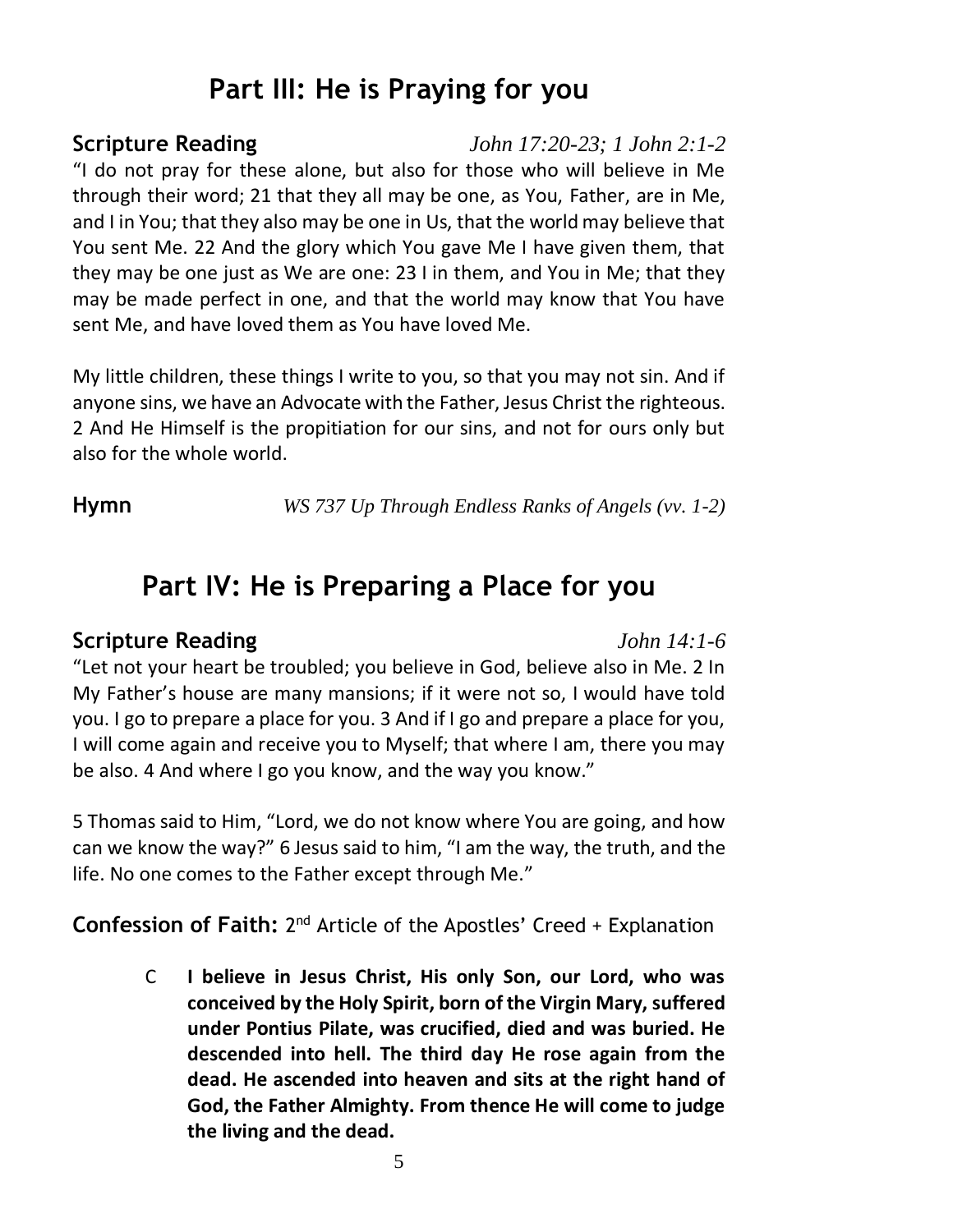- P What does this mean?
- C **I believe that Jesus Christ, true God, begotten of the Father from eternity, and also true man, born of the Virgin Mary, is my Lord, who has redeemed me, a lost and condemned person, purchased and won me from all sins, from death, and from the power of the devil; not with gold or silver, but with His holy, precious blood and with His innocent suffering and death, that I may be His own and live under Him in His kingdom and serve Him in everlasting righteousness, innocence, and blessedness, just as He is risen from the dead, lives and reigns to all eternity. This is most certainly true.**

**Hymn** *TLH 216 On Christ's Ascension I Now Build*

## **Part V: The Lord is giving Gifts**

### **Sermon Text** *Ephesians 4:7-16*

But to each one of us grace was given according to the measure of Christ's gift. 8 Therefore He says: "When He ascended on high, He led captivity captive, and gave gifts to men."

9 (Now this, "He ascended"—what does it mean but that He also first descended into the lower parts of the earth? 10 He who descended is also the One who ascended far above all the heavens, that He might fill all things.)

11 And He Himself gave some to be apostles, some prophets, some evangelists, and some pastors and teachers, 12 for the equipping of the saints for the work of ministry, for the edifying of the body of Christ, 13 till we all come to the unity of the faith and of the knowledge of the Son of God, to a perfect man, to the measure of the stature of the fullness of Christ; 14 that we should no longer be children, tossed to and fro and carried about with every wind of doctrine, by the trickery of men, in the cunning craftiness of deceitful plotting, 15 but, speaking the truth in love, may grow up in all things into Him who is the head—Christ— 16 from whom the whole body, joined and knit together by what every joint supplies, according to the effective working by which every part does its share, causes growth of the body for the edifying of itself in love.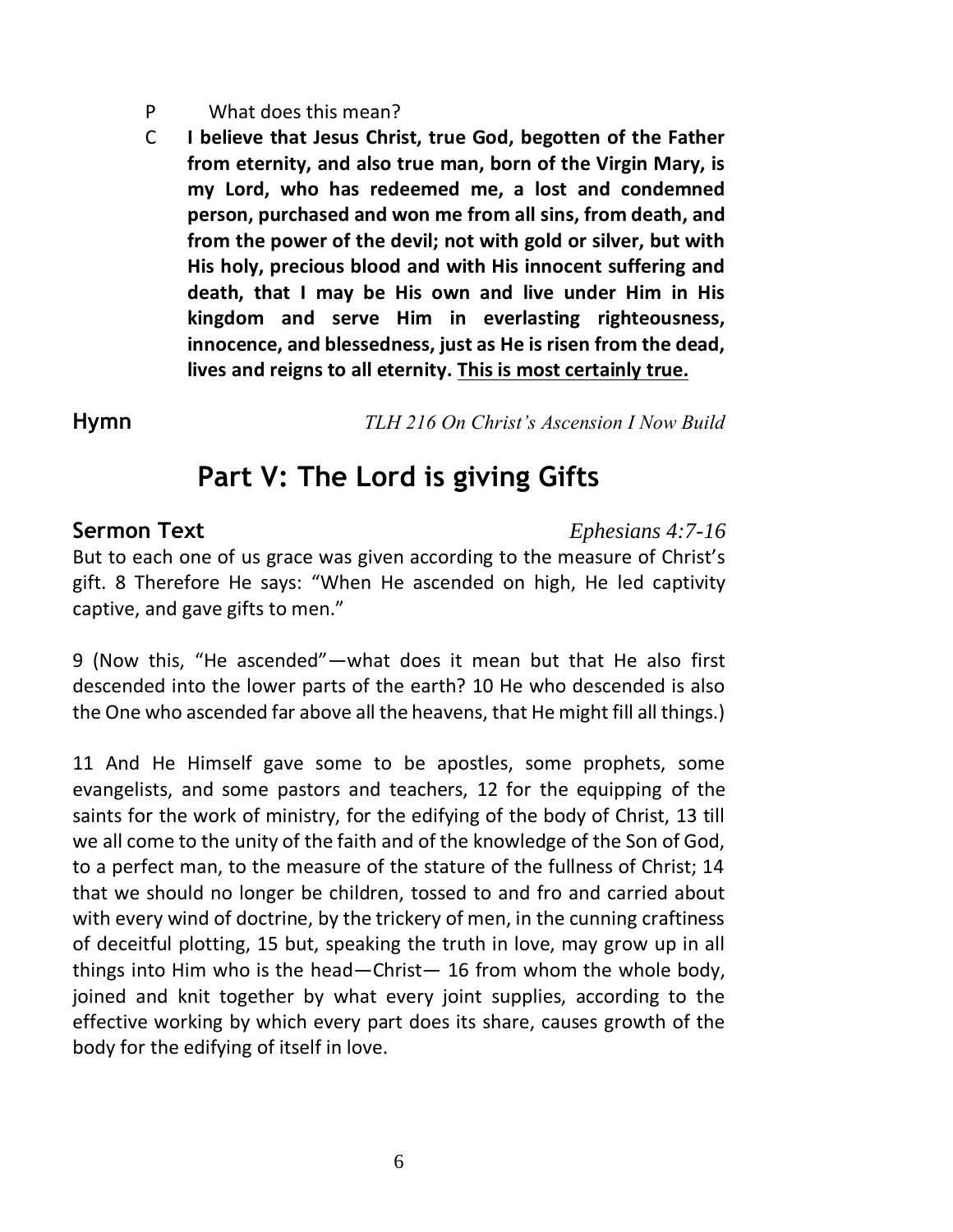## **Theme: What Jesus is Doing Now**

Preaching: Pastor Wayne Eichstadt

- P The peace of God, which passes all understanding, keep your hearts and minds in Christ Jesus.
- C **Amen.**

**Offertory** *TLH 343 (vv. 6-7)*

♪ **Lift up the voice and strike the string. Let all glad sounds of music ring In God's high praises blended. Christ will be with me all the way, Today, tomorrow, every day, Till traveling days be ended. Sing out, Ring out Triumph glorious, O victorious, Chosen nation; Praise the God of your salvation.** ♪

♪ **Oh, joy to know that Thou, my Friend, Art Lord, Beginning without end, The First and Last, Eternal! And Thou at length--O glorious grace!-- Wilt take me to that holy place, The home of joys supernal. Amen, Amen! Come and meet me! Quickly greet me! With deep yearning, Lord, I look for Thy returning.** ♪

## **Offering**

**Prayer of the Church & the Lord's Prayer**

C **Our Father who art in heaven, Hallowed by thy name, Thy kingdom come,**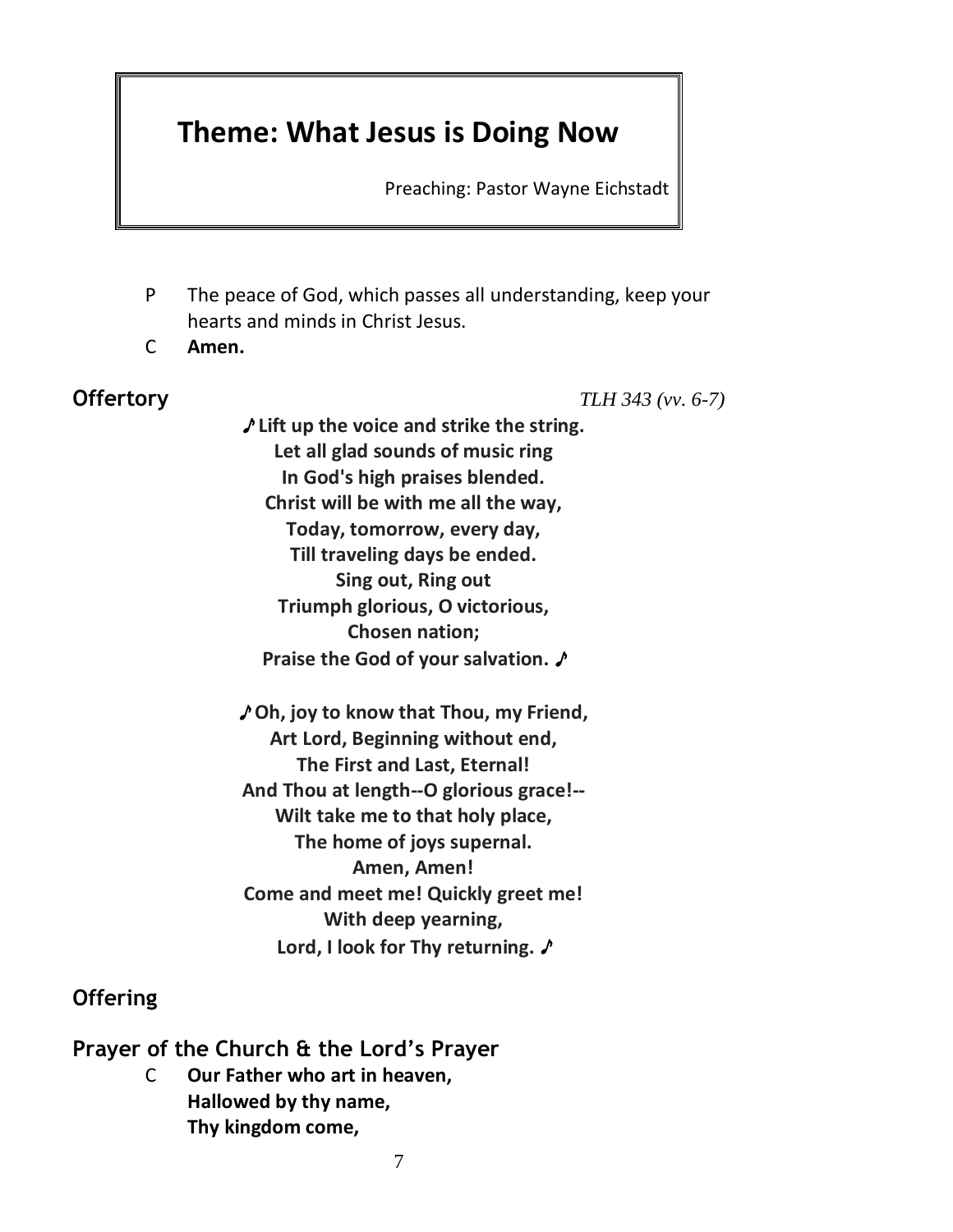**Thy will be done on earth as it is in heaven; Give us this day our daily bread; And forgive us our trespasses As we forgive those who trespass against us; And lead us not into temptation, But deliver us from evil, For thine is the kingdom and the power and the glory Forever and ever. Amen**

### **Benediction**

P The Lord bless you and keep you.

The Lord make His face shine upon you and be gracious unto you.

The Lord lift up His countenance upon you and T give you peace.

C **Amen.**

**Closing Hymn** *LSB 493 A Hymn of Glory Let Us Sing (vv. 5-6)*

5 Be now our joy on earth, O Lord, And be our future great reward. Alleluia, alleluia! Then, throned with You forever, we Shall praise Your name eternally. Alleluia, alleluia! Alleluia, alleluia, alleluia!

 $\triangle$  6 O risen Christ, ascended Lord, All praise to You let earth accord: Alleluia, alleluia! You are, while endless ages run, With Father and with Spirit one. Alleluia, alleluia! Alleluia, alleluia, alleluia!

Text: @ 1978 Lutheran Book of Worship. Used by permission: LSB Hymn License no. 110005782 Tune: Public domain

### **Silent Prayer**

### **Acknowledgments**

Unless otherwise indicated, all Scripture quotations are from *The Holy Bible, New King James Version*, copyright © 1990 by Thomas Nelson, Inc. Used by permission. All rights reserved.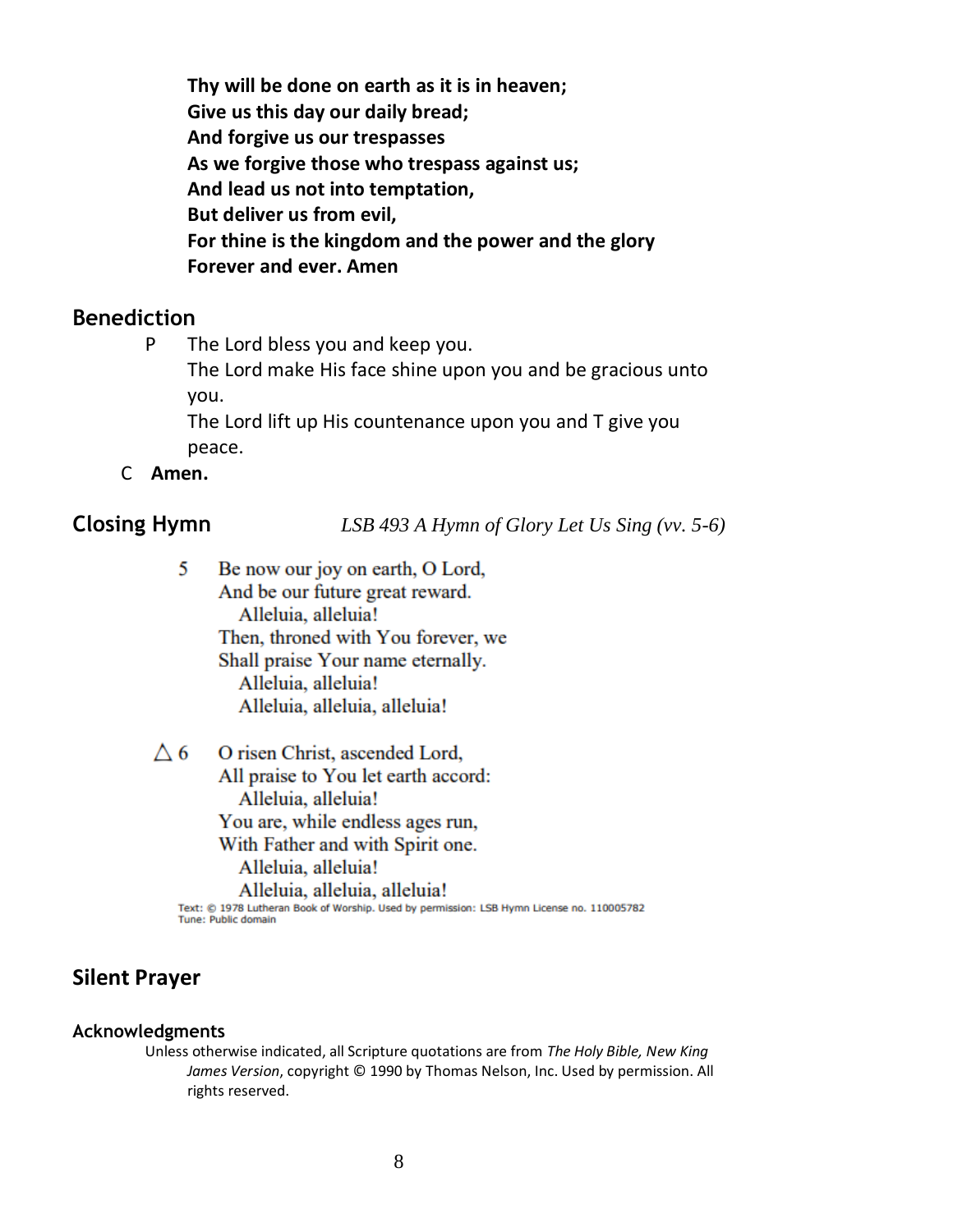## **Welcome to worship at Trinity!**

**Please wait to be ushered** out of the sanctuary. Please do not leave any bulletins or other materials behind. **Offerings** may be left in the offering plate in the narthex or mailed to the church.

**Guest and Visitors**, we are delighted to have you here for worship with us this morning and are grateful for the opportunity to share the saving gospel message of Jesus Christ with you! We invite you to sign our guest book in the entryway. Please speak to the members and pastor after worship to learn more about the Gospel ministry here at *Trinity*. We hope to worship with you again soon!

## **ANNOUNCEMENTS**

## **BIBLE CLASS & SUNDAY SCHOOL**

Bible Class – SUMMER RECESS (no bible class) Sunday School – SUMMER RECESS (no Sunday school)

**MIDWEEK BIBLE CLASS –** We will be resuming our midweek bible class this Wednesday evening (6/1) at 6:00pm at church. It is always a helpful and beneficial thing to review the foundational teachings of our faith, and so we will be working through an adult instruction course for our study. Snacks and decaf coffee will be provided. We hope you'll be able to join us!

**DAILY REST RENEWAL** – Thanks to everyone who has gotten back to me about your desires to subscribe or renew their Daily Rest subscriptions! If you haven't let me know yet (particularly if you are a shut-in or members at a distance), please do so at your earliest convenience. Even if you prefer to pay the ILC book house directly for your subscription, it's helpful for us to keep track of who is subscribed and how they intend to pay so that Trinity can send the right payment amount in. Subscriptions are \$15 per year, they come in quarterly installments, and they are an excellent resource to stay rooted in the word each day!

**VACATION BIBLE SCHOOL –** We are currently planning to hold our vacation bible school sometime toward the end of July or the beginning of August. If you are able to help teach a lesson, crafts, or music, or would like to help distribute fliers when the time comes, please let Pastor Naumann know. VBS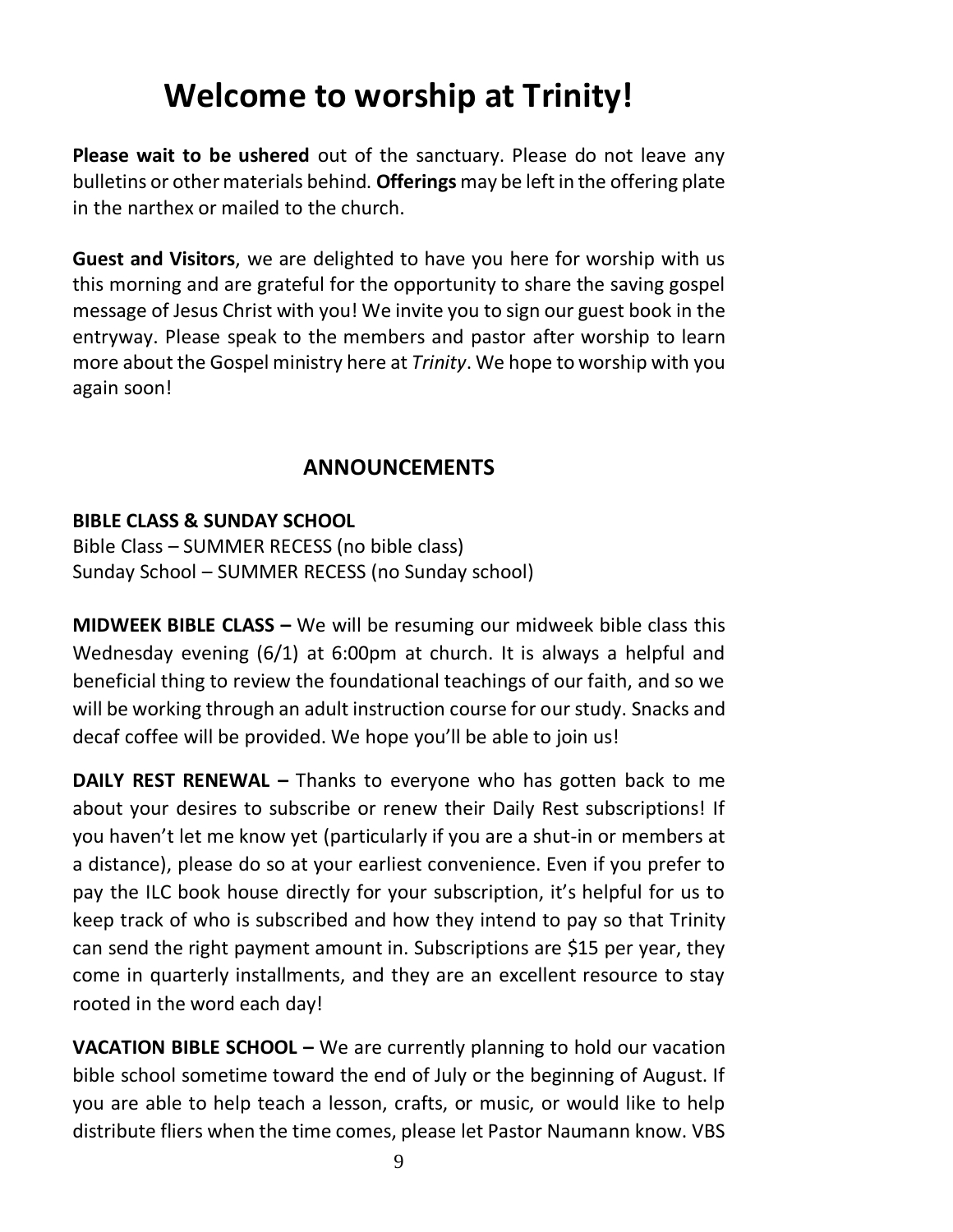is a wonderful opportunity to preach the sweet gospel to children who may not otherwise hear it. So, if you can, please help facilitate our ministry to the youth of Spokane!

### **PRAYERS REQUESTED**

- We keep in our prayers the communities of **Uvalde, Texas** following the tragic shooting at Robb Elementary School. May the Lord of Light grant peace and comfort to the families and friends of the victims and to all others affected during these dark days. May the hope of the resurrection shine as a beacon into the hearts of all believers as we eagerly await our Lord's return, when He will wipe away every tear from our eyes.
- Last week, **Paul Hein** was admitted to the hospital after suffering an accident at his nursing home. He has since returned but has suffered a painful injury to his knee. Please keep Paul in your prayers that God may grant him comfort of body and soul during his recovery.
- As we view the ongoing conflict in **Ukraine**, may our Almighty God protect His children in that part of the world. With the many catastrophes that have taken place and continue to arise, may the Spirit lead us to look forward to Christ's return with eyes of faith which longingly hope for the eternal peace of heaven assured to us for Jesus' sake!
- A reminder to keep **Trinity's gospel ministry** in your prayers. May the Lord bless our labors in Spokane as a congregation and as individuals in sharing the hope of Easter and the empty tomb with others so that many may turn to Jesus and be saved through the hearing and believing of His Word.

### **CALL NEWS**

- Pastor David Ude, Living Hope Lutheran Church, Appleton, WI, has *returned* the call to Redemption Lutheran Church, Lynnwood, WA.
- Pastor Samuel Naumann, Resurrection Lutheran Church, Corpus Christi, TX, has *received* the call to Ascension Lutheran Church, Tacoma, WA.